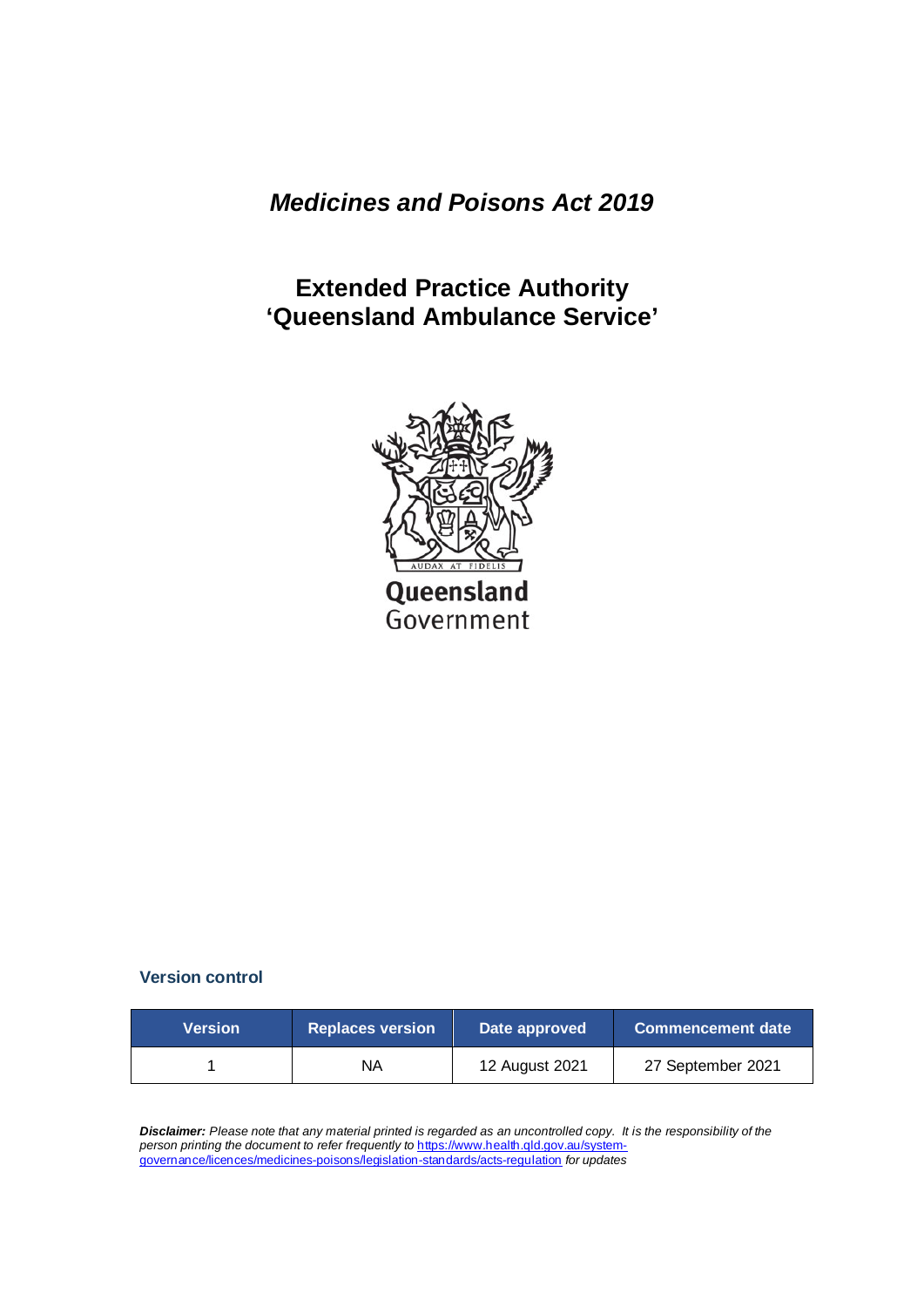### **Extended Practice Authority 'Queensland Ambulance Service'**

This extended practice authority (EPA) has been made by the Director General, Queensland Health under section 232 of the *Medicines and Poisons Act 2019*. It states the scope of the regulated activities with the regulated substances which an ambulance officer is authorised to carry out for the purposes described in the tables under Schedule 5, Part 1, Division 2 of the Medicines and Poisons (Medicines) Regulation 2021.

A term used in this EPA that is defined in the *Medicines and Poisons Act 2019* or the Medicines and Poisons (Medicines) Regulation 2021, has the meaning stated in the *Medicines and Poisons Act 2019* or Medicines and Poisons (Medicines) Regulation 2021.

#### **A. Ambulance Officer**

An ambulance officer may administer the medicines listed in Appendix 1, subject to the conditions that:

- 1. the medicine administered is within the scope permitted for the class of ambulance officer, as stated in a health management protocol that meets the requirements listed in Appendix 2; and
- 2. the ambulance officer acts in accordance with the procedures, indications and precautions stated in the health management protocol.

#### **B. Ambulance Officer who is an Isolated Practice Area Paramedic**

An Isolated Practice Area Paramedic means an ambulance officer who:

- (a) has successfully completed the training course through James Cook University that was known as the: Graduate Certificate of Rural and Remote Paramedic Practice, that includes the Isolated Practice Area Paramedic course developed by the (former) Northern Area Health Service Workforce Directorate; and
- (b) is classified by the Queensland Ambulance Service as an acute care paramedic or a critical care paramedic.

An ambulance officer who is an Isolated Practice Area Paramedic (IPAP) performing duties for the Queensland Ambulance Service in an isolated practice area listed in Appendix 3, may administer and/or give a treatment dose of a medicine listed in Appendix 4, column 1 subject to the conditions that:

- 1. the medicine is administered or given as a treatment dose by a route of administration for the medicine stated in Appendix 4, column 2 and in accordance with any conditions or restrictions for the medicine stated in Appendix 4, column 3; and
- 2. the IPAP acts in accordance with the procedures, indications and precautions stated in a health management protocol that meets the requirements listed in Appendix 2.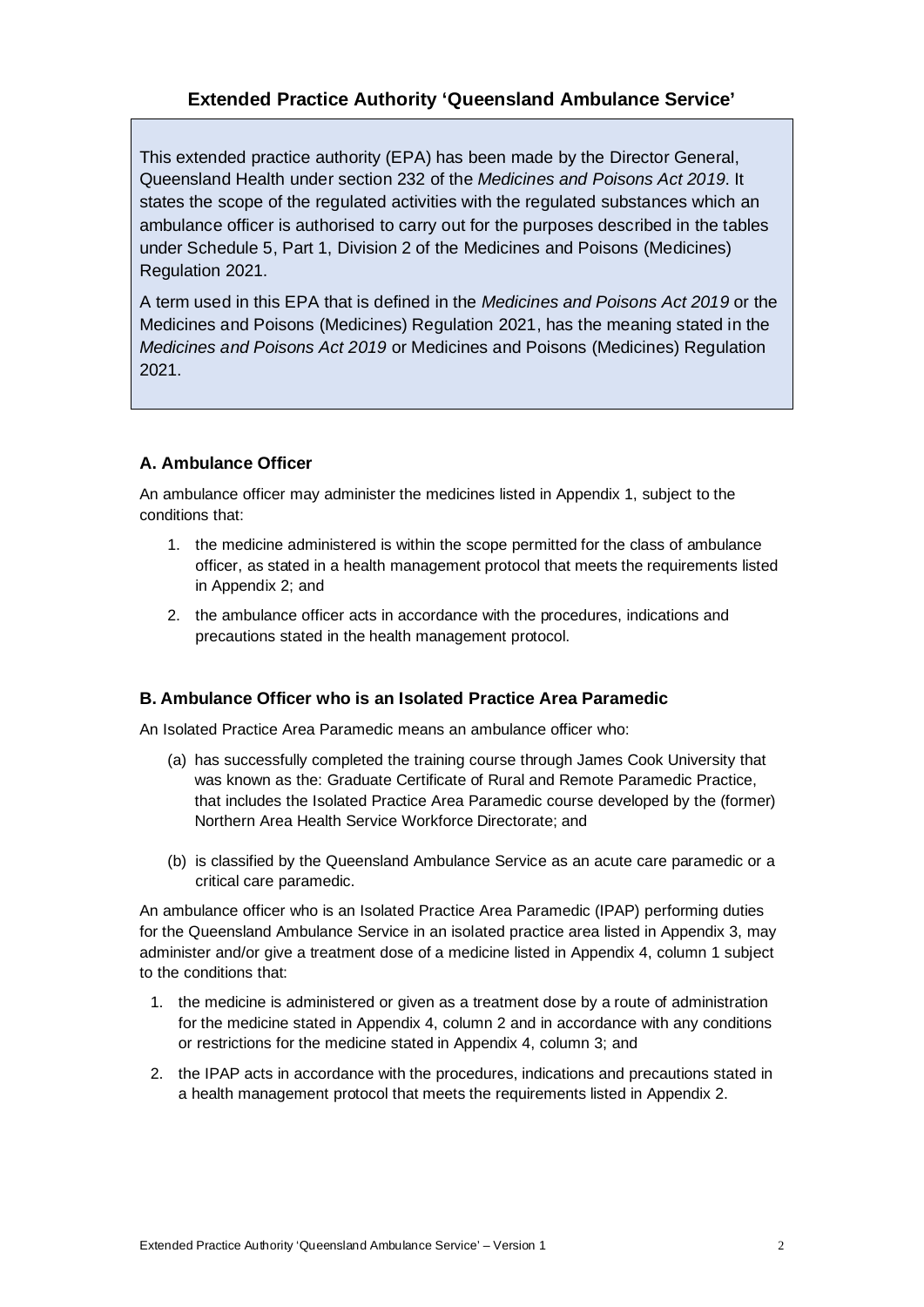#### **Additional conditions**

Administration and giving a treatment dose of medicines under this EPA is also subject to the conditions that:

- 1. The ambulance officer has access to their applicable health management protocol the current online edition of the *Australian Immunisation Handbook [1](#page-2-0)* (if applicable) when acting under this EPA.
- 2. Before administering or giving a treatment dose of a medicine, the ambulance officer is familiar with the contra-indication(s) and known side effects of the medicine and, where possible, advise the patient accordingly.
- 3. For the administration of vaccines, the ambulance officer acts in accordance with the requirements for vaccine administration in the *Australian Immunisation Handbook* regarding patient selection, patient consent, vaccine administration, documenting vaccination and follow up care.
- 4. When vaccines are in the possession of the ambulance officer, the ambulance officer ensures that the storage and transport of vaccines is in accordance with the *National Vaccine Storage Guidelines 'Strive for 5'*.[2](#page-2-1)
- 5. An ambulance officer who administers a vaccine:
	- i. records the vaccination on the Australian Immunisation Register (AIR) as soon as practicable and ideally at the time of vaccination; and
	- ii. any adverse events occurring following immunisation are notified using the Adverse Event Following Immunisation (AEFI) form published on the Queensland Health website<sup>3</sup>.
- 6. If Consumer Medicine Information  $(CMI)^4$  $(CMI)^4$  is available for a particular medicine, the ambulance officer must, where reasonably practicable, offer the information to each person to whom the ambulance officer administers or gives a treatment dose of the medicine.

<sup>&</sup>lt;sup>1</sup> For the Australian Immunisation Handbook see <https://immunisationhandbook.health.gov.au/>

<span id="page-2-1"></span><span id="page-2-0"></span><sup>2</sup> For the National Vaccine Storage Guidelines see [https://www.health.gov.au/resources/publications/national](https://www.health.gov.au/resources/publications/national-vaccine-storage-guidelines-strive-for-5)[vaccine-storage-guidelines-strive-for-5](https://www.health.gov.au/resources/publications/national-vaccine-storage-guidelines-strive-for-5)

<span id="page-2-2"></span><sup>&</sup>lt;sup>3</sup> For Adverse Event Following Immunisation (AEFI) form see

[https://www.health.qld.gov.au/\\_\\_data/assets/pdf\\_file/0033/442968/aefi-reporting-form.pdf](https://www.health.qld.gov.au/__data/assets/pdf_file/0033/442968/aefi-reporting-form.pdf)

<span id="page-2-3"></span> $\frac{4}{3}$  Consumer Medicines Information is a leaflet that contains information on the safe and effective use of a prescription medicine, as well as some non-prescription medicines – see [https://www.tga.gov.au/consumer-medicines](https://www.tga.gov.au/consumer-medicines-information-cmi)[information-cmi](https://www.tga.gov.au/consumer-medicines-information-cmi)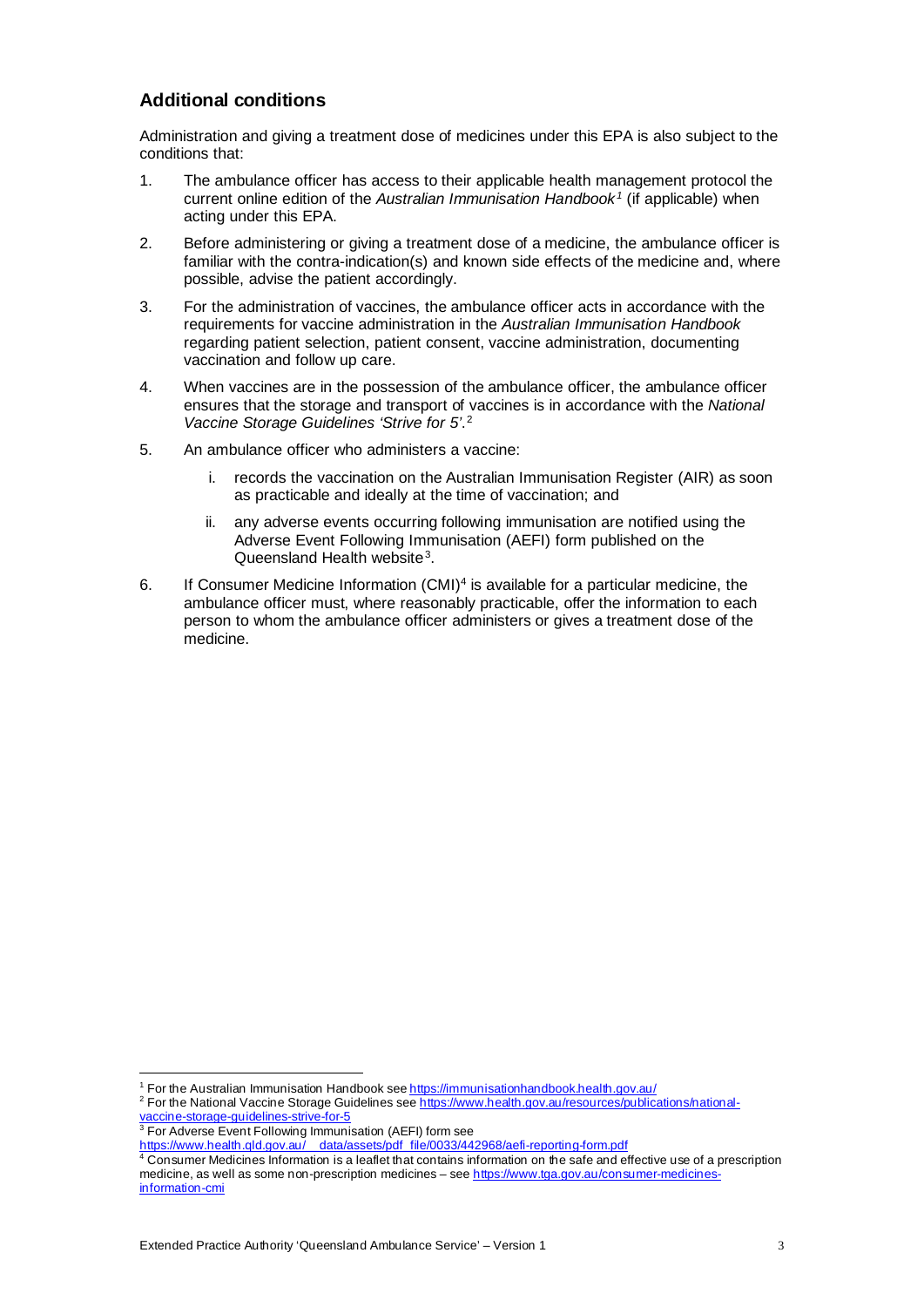# **Appendix 1. Medicines – Ambulance Officers**

| <b>Scheduled substance</b>        |  |  |
|-----------------------------------|--|--|
| Adrenaline (epinephrine)          |  |  |
| Amiodarone                        |  |  |
| Aspirin                           |  |  |
| Atropine                          |  |  |
| Benzatropine                      |  |  |
| Box jellyfish antivenom           |  |  |
| Ceftriaxone                       |  |  |
| Clopidogrel                       |  |  |
| Dexamethasone                     |  |  |
| Droperidol                        |  |  |
| Enoxaparin                        |  |  |
| Fentanyl                          |  |  |
| Fentanyl and midazolam (combined) |  |  |
| Furosemide (frusemide)            |  |  |
| Glucagon                          |  |  |
| Glyceryl trinitrate               |  |  |
| Heparin                           |  |  |
| Hydrocortisone                    |  |  |
| Hydroxocobalamin                  |  |  |
| Ibuprofen                         |  |  |
| Influenza vaccine <sup>5</sup>    |  |  |
| Insulin - short acting neutral    |  |  |
| Ipratropium bromide               |  |  |
| Isoprenaline                      |  |  |
| Ketamine                          |  |  |

<span id="page-3-0"></span> $^5$  Only if the ambulance officer has successfully completed training equivalent to the National Immunisation Education Framework for Health Professionals available a[t https://www.health.gov.au/sites/default/files/nat-immun](https://www.health.gov.au/sites/default/files/nat-immun-education-framework-health-profess.pdf)[education-framework-health-profess.pdf](https://www.health.gov.au/sites/default/files/nat-immun-education-framework-health-profess.pdf)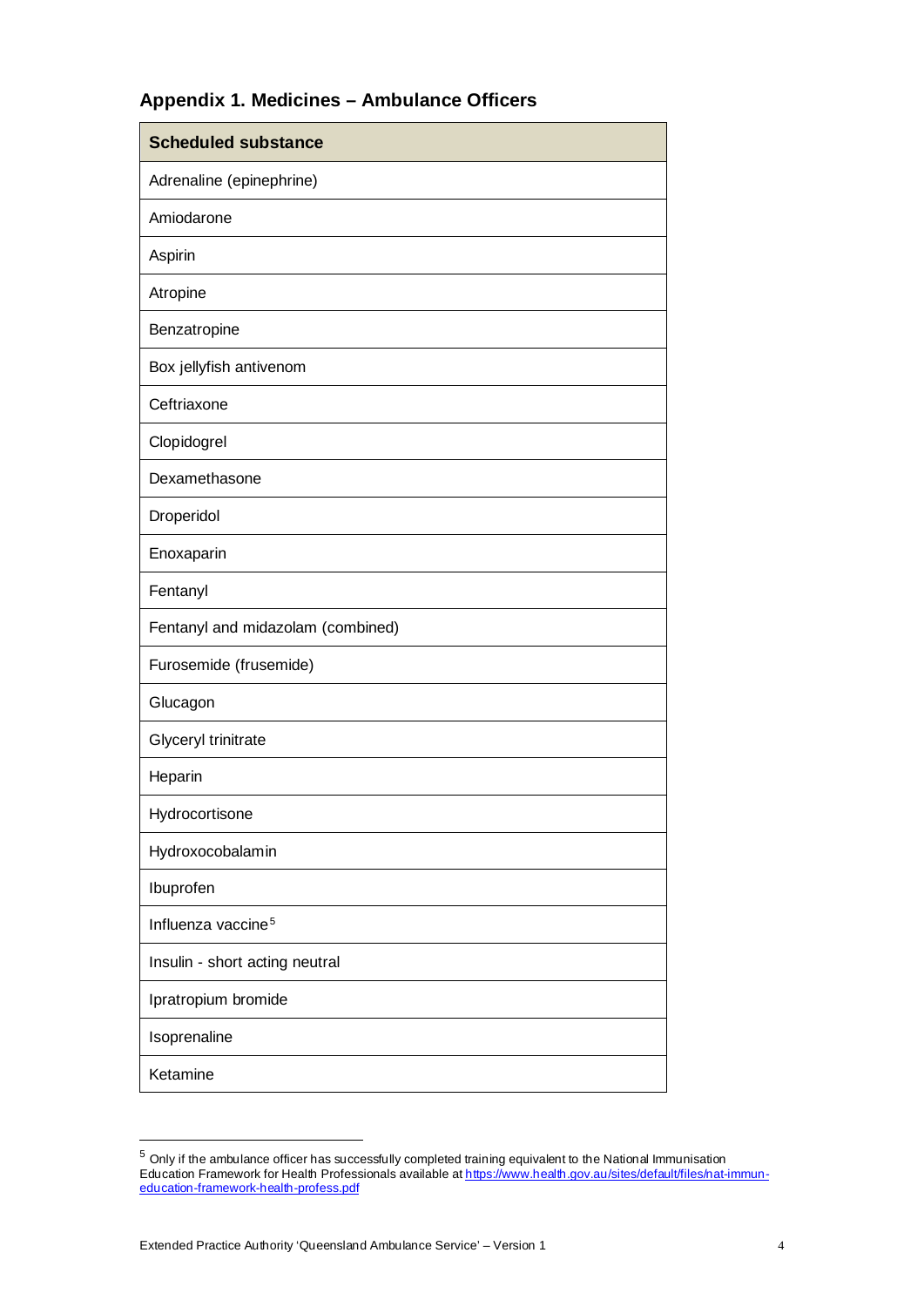| <b>Scheduled substance</b>        |
|-----------------------------------|
| Levetiracetam                     |
| Lidocaine 1% (lignocaine 1%)      |
| Loperamide                        |
| Loratadine                        |
| Lorazepam                         |
| Metaraminol                       |
| Methoxyflurane                    |
| Metoprolol                        |
| Midazolam                         |
| Morphine                          |
| Morphine and midazolam (combined) |
| Naloxone                          |
| Noradrenaline (norepinephrine)    |
| Ondansetron                       |
| Oxytocin                          |
| Paracetamol                       |
| Propofol                          |
| Rocuronium                        |
| Salbutamol                        |
| Tenecteplase                      |
| Ticagrelor                        |
| Tirofiban                         |
| Tranexamic acid                   |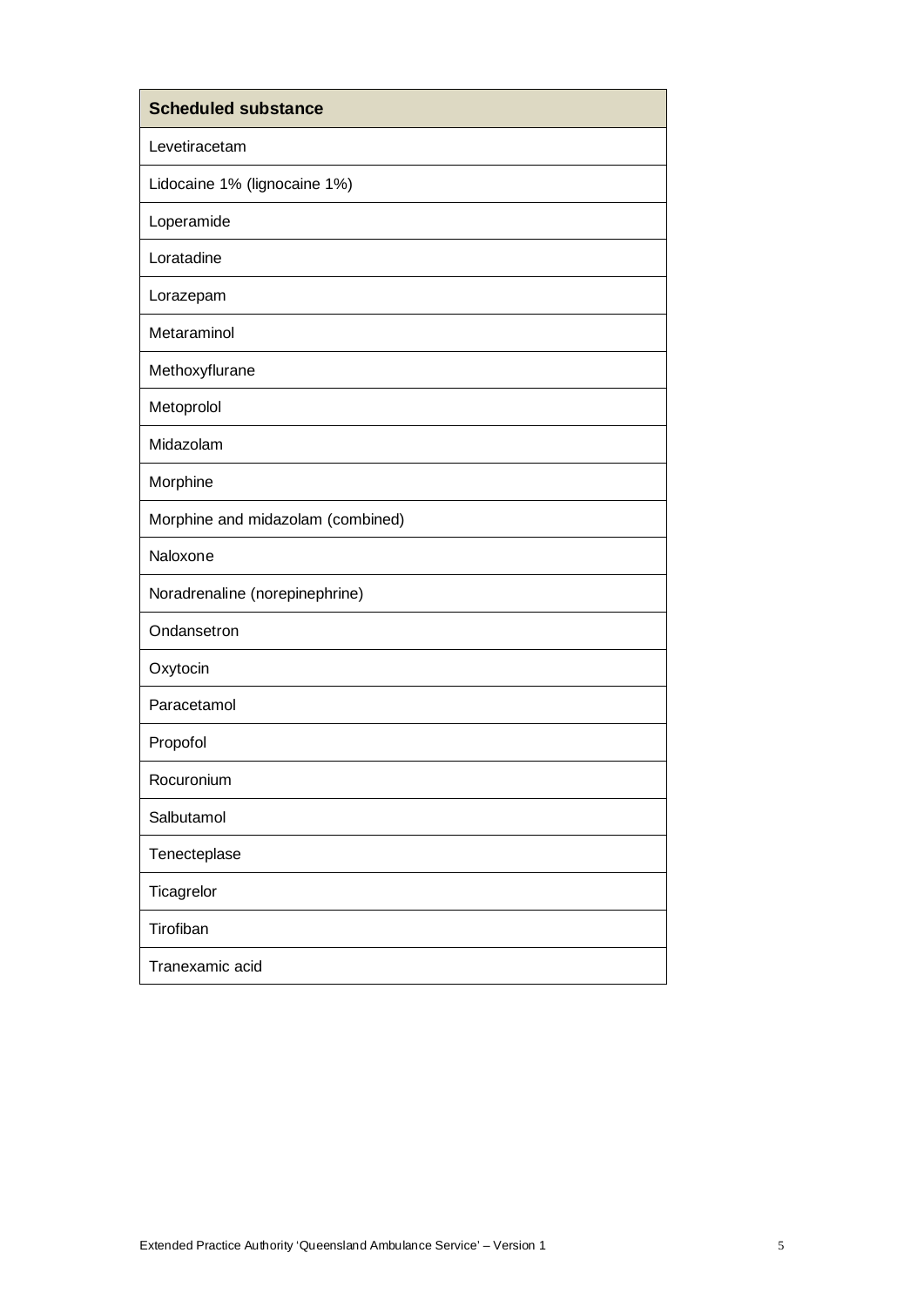### **Appendix 2 Health management protocol requirements**

- 1. A health management protocol is a document approved and dated by the Queensland Ambulance Service which details the clinical use of medicines that may be administered or given as a treatment dose under this EPA for patients of the Queensland Ambulance Service.
- 2. A health management protocol must have been reviewed and endorsed by an interdisciplinary health team comprising, at a minimum, a medical practitioner, an ambulance officer and a pharmacist, and may include other identified professional personnel (an *interdisciplinary team*).
- 3. A health management protocol must include the following:
	- a) The procedures for clinical assessment, management, and follow up of patients, including the recommended medicine for the relevant clinical problem.
	- b) For each medicine in the health management protocol:
		- i. a clinical indication or time when medical referral/consultation must occur for that condition;
		- ii. the name, form and strength of the medicine and the condition/situation for which it is intended and any contraindications to the use of the medicine;
		- iii. the recommended dose of the medicine, the frequency of administration (including rate where applicable) and the route of administration of the medicine;
		- iv. for a medicine to be administered, the maximum dose of a medicine that may be administered or duration of administration without a prescription from an authorised prescriber;
		- v. for a medicine to be given as a treatment dose without a prescription, the maximum quantity of a medicine that may be given;
		- vi. the type of equipment and management procedures required for management of an emergency associated with the use of the medicine;
		- vii. when to refer to a higher level of care for intervention or follow-up.
- 4. A clinical guideline developed by another entity's inter-disciplinary team may be approved as a health management protocol if it is endorsed by an inter-disciplinary team for the Queensland Ambulance Service.
- 5. For an ambulance officer, the health management protocol may be the *Clinical Practice Manua[l6](#page-5-0)*.
- 6. For an ambulance officer who is an IPAP, the health management protocol may be the *Primary Clinical Care Manual[7](#page-5-1)*.
- 7. A health management protocol is *current* when it has been approved by the Queensland Ambulance Service within two (2) years of the day an ambulance officer acts in accordance with the health management protocol unless the current on-line edition of the *Primary Clinical Care Manual* (PCCM) [8](#page-5-2) has been endorsed and approved as the a health management protocol for the service.
- 8. If the PCCM is adopted as the health management protocol, the health management protocol is *current* when it has been approved by the Queensland Ambulance Service within three (3) years of the day an ambulance officer acts in accordance with the health management protocol.

<span id="page-5-0"></span><sup>6</sup> Digital Clinical Practice Manual published on the Queensland Ambulance website available at [https://www.ambulance.qld.gov.au/dtprotocols.html.](https://www.ambulance.qld.gov.au/dtprotocols.html)

<span id="page-5-2"></span><span id="page-5-1"></span><sup>&</sup>lt;sup>7</sup> Primary Care Clinical Manual available at **https://www.publications.qld.gov.au/dataset/primary-clinical-care-manual-**[10th-edition/resource/9ee849ab-ba4a-49d8-a582-dfa30f1d8a96](https://www.publications.qld.gov.au/dataset/primary-clinical-care-manual-10th-edition/resource/9ee849ab-ba4a-49d8-a582-dfa30f1d8a96)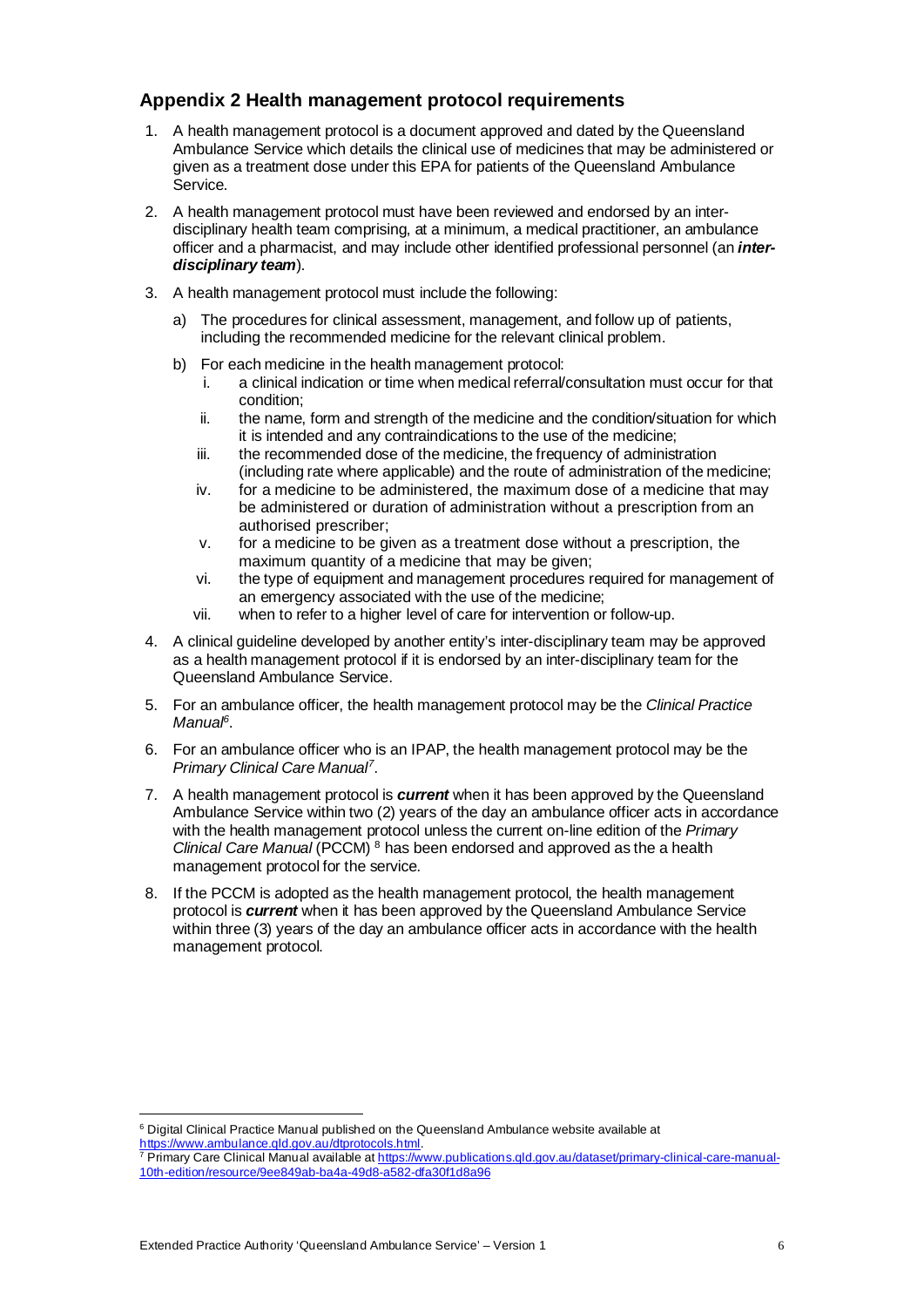### **Appendix 3 – Isolated Practice Areas**

1. Local Government Areas forming Isolated Practice Areas are:

Aurukun, Balonne, Banana, Barcaldine, Barcoo, Blackall-Tambo, Boulia, Bulloo, Burke, Calen, Carmila, Carpentaria, Central Highlands, Charters Towers, Cloncurry, Cook, Croydon, Diamantina, Doomadgee, Douglas, Etheridge, Finch Hatton, Glenden, Happy Valley, Flinders, Fraser Island, Hope Vale, Isaac, Kowanyama, Lockhart River, Longreach, Maranoa, Mareeba, Marlborough, McKinlay, Millaa Millaa, Mornington, Mount Isa, Murweh, Napranum, Nebo, North Burnett, Northern Peninsula Area, Palm Island, Paroo, Pormpuraaw, Quilpie, Richmond, Tablelands, Torres, Torres Strait Island, Western Downs, Winton, Woorabinda, Wujal Wujal, Yarrabah; and

2. Wowan, Queensland Ambulance Service Station.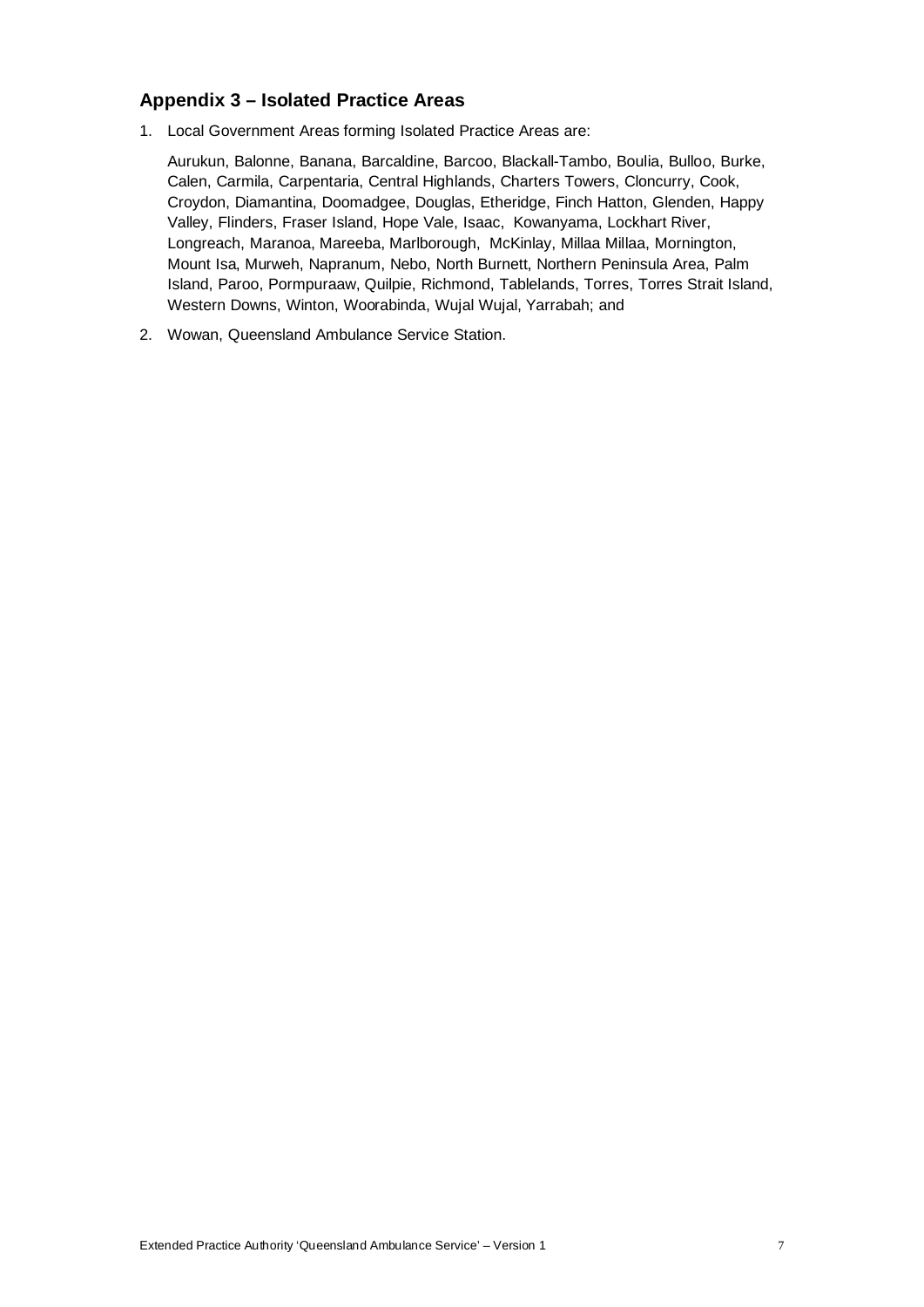# **Appendix 4. Medicines – Ambulance Officers who are Isolated Practice Area Paramedics**

Administration or giving a treatment dose of these medicines must **only** occur on the prescription of a medical practitioner or nurse practitioner - except for the substances marked with an asterisk (\*).

For an S4 medicine that is a prepacked liquid, cream, ointment or aerosol—the quantity supplied must be sufficient to provide treatment for the prescribed duration, to the nearest whole manufacturer's pack.

| <b>Analgesics and Antipyretics</b>          |                             |                                                                                                                              |
|---------------------------------------------|-----------------------------|------------------------------------------------------------------------------------------------------------------------------|
| <b>Scheduled substance</b>                  | <b>Administration route</b> | <b>Restrictions/Conditions</b>                                                                                               |
| Ibuprofen*                                  | Oral                        | When giving a treatment dose, may only<br>give the smallest available<br>manufacturer's pack.                                |
| Nitrous oxide 50% /<br>oxygen 50% (Entonox) | Inhalation                  |                                                                                                                              |
| Paracetamol*                                | Oral<br>Rectal              | When giving a treatment dose, the<br>maximum quantity that may be given is<br>the smallest available manufacturer's<br>pack. |

| Antibiotics and other Anti-infective agents (Oral) |                             |                                                                       |
|----------------------------------------------------|-----------------------------|-----------------------------------------------------------------------|
| <b>Scheduled substance</b>                         | <b>Administration route</b> | <b>Restrictions/Conditions</b>                                        |
| Amoxicillin                                        | Oral                        |                                                                       |
| Amoxicillin/clavulanic acid                        | Oral                        |                                                                       |
| Azithromycin                                       | Oral                        |                                                                       |
| Cefalexin                                          | Oral                        |                                                                       |
| Ciprofloxacin                                      | Oral                        |                                                                       |
| Clindamycin                                        | Oral                        |                                                                       |
| Doxycycline                                        | Oral                        |                                                                       |
| Erythromycin                                       | Oral                        |                                                                       |
| Flucloxacillin                                     | Oral                        |                                                                       |
| <b>Ivermectin</b>                                  | Oral                        | Prescription may only be given by an<br>Infectious Disease Physician. |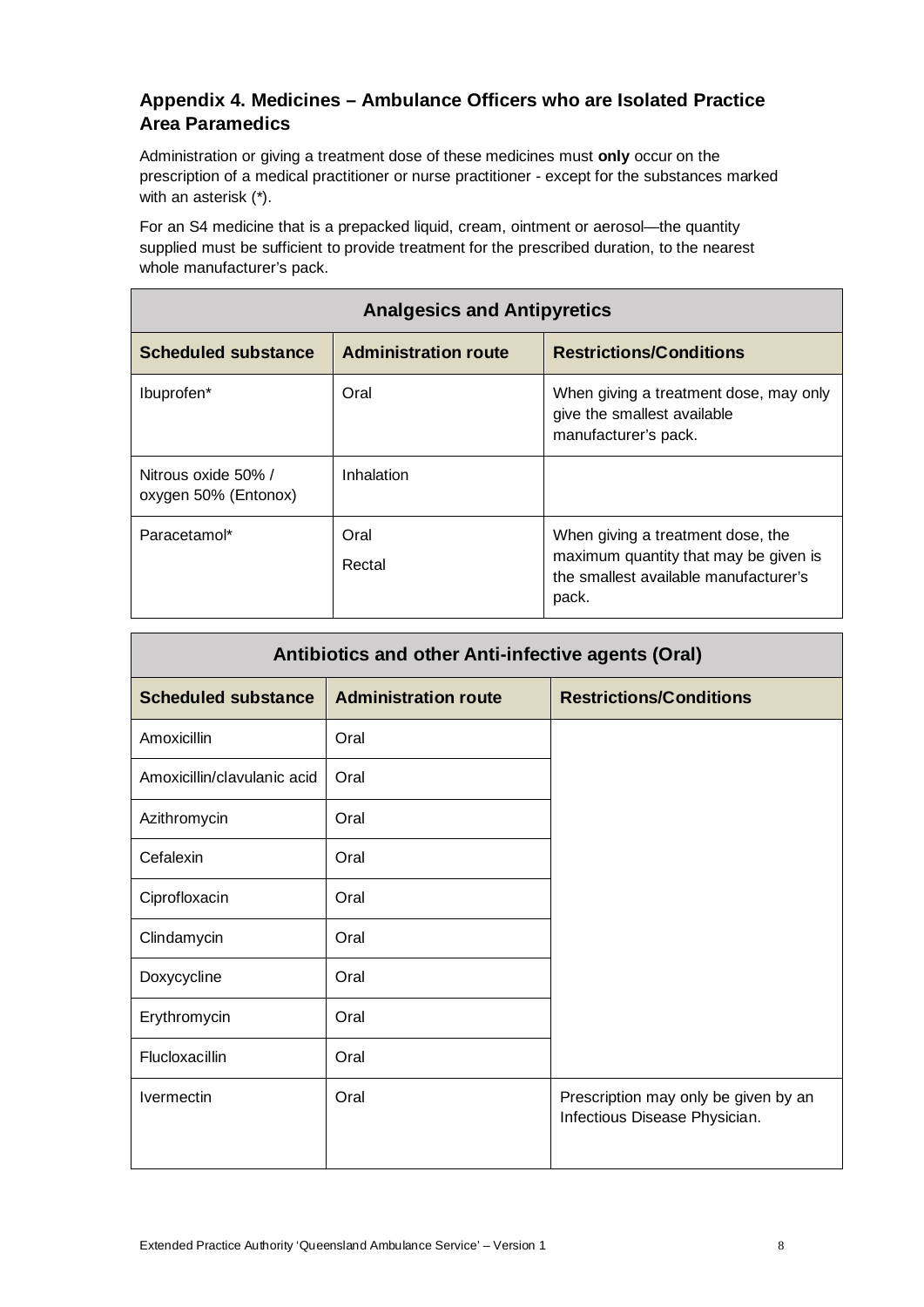| Antibiotics and other Anti-infective agents (Oral) |                             |                                |
|----------------------------------------------------|-----------------------------|--------------------------------|
| <b>Scheduled substance</b>                         | <b>Administration route</b> | <b>Restrictions/Conditions</b> |
| Metronidazole                                      | Oral                        |                                |
| <b>Nitrofurantoin</b>                              | Oral                        |                                |
| Phenoxymethylpenicillin                            | Oral                        |                                |
| Roxithromycin                                      | Oral                        |                                |
| Trimethoprim                                       | Oral                        |                                |
| Trimethoprim/<br>sulfamethoxazole                  | Oral                        |                                |
| Valaciclovir                                       | Oral                        |                                |

| Antibiotics for secondary prophylaxis of Acute Rheumatic Fever |                             |                                |
|----------------------------------------------------------------|-----------------------------|--------------------------------|
| <b>Scheduled substance</b>                                     | <b>Administration route</b> | <b>Restrictions/Conditions</b> |
| Benzathine penicillin<br>(Bicillin L-A)                        | Intramuscular               |                                |
| Erythromycin                                                   | Oral                        |                                |
| Phenoxymethylpenicillin                                        | Oral                        |                                |

| <b>Antibiotics (Parenteral)</b> |                                              |                                |
|---------------------------------|----------------------------------------------|--------------------------------|
| <b>Scheduled substance</b>      | <b>Administration route</b>                  | <b>Restrictions/Conditions</b> |
| Cefazolin                       | Intravenous<br>Intraosseous                  |                                |
| Flucloxacillin                  | Intramuscular<br>Intravenous<br>Intraosseous |                                |
| Gentamicin                      | Intramuscular<br>Intravenous<br>Intraosseous |                                |
| Lincomycin                      | Intramuscular<br>Intravenous                 |                                |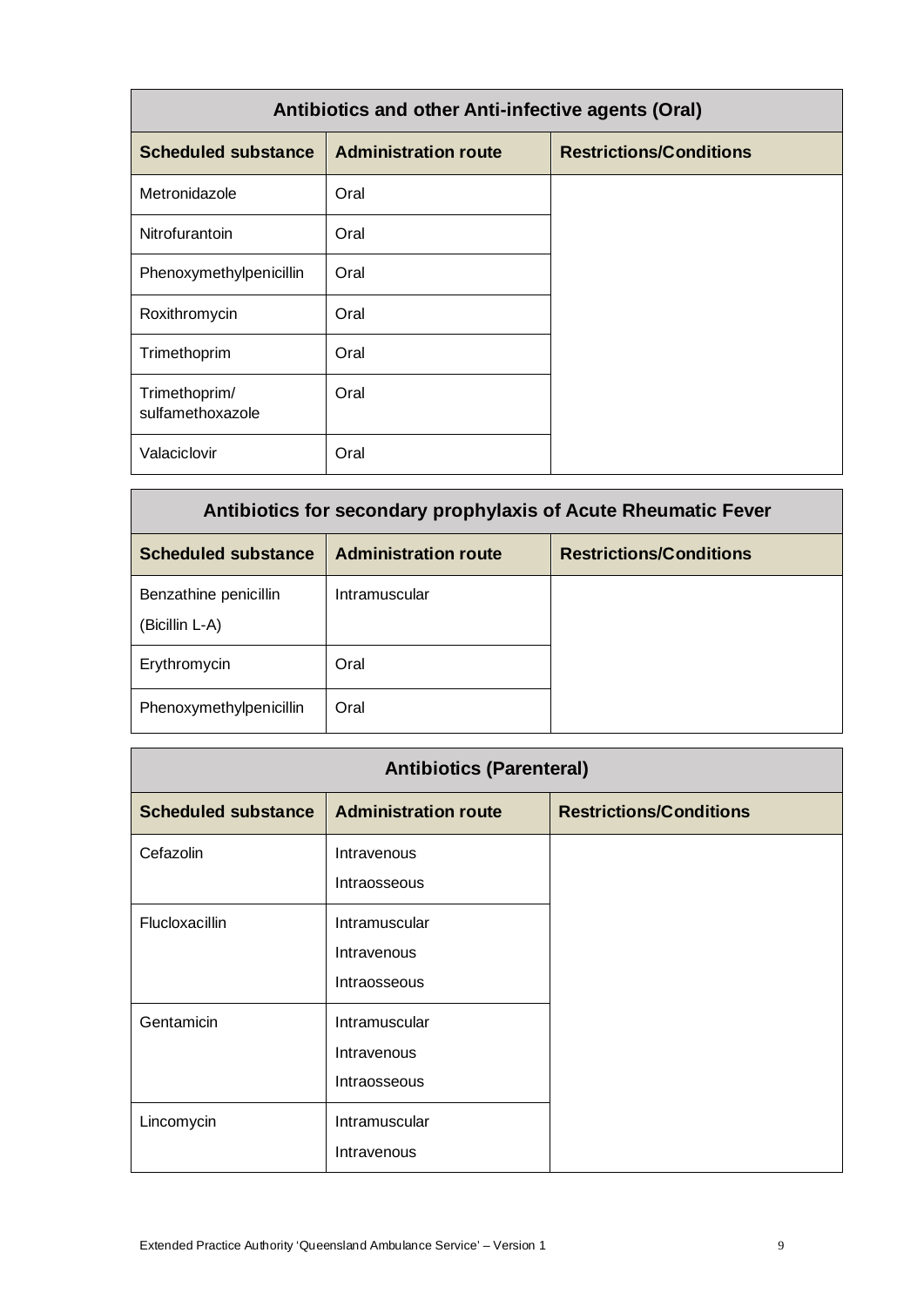| <b>Antibiotics (Parenteral)</b>                    |                                    |                                |
|----------------------------------------------------|------------------------------------|--------------------------------|
| <b>Scheduled substance</b>                         | <b>Administration route</b>        | <b>Restrictions/Conditions</b> |
| Procaine benzylpenicillin<br>(procaine penicillin) | Intramuscular                      |                                |
| Vancomycin                                         | Intravenous<br><b>Intraosseous</b> |                                |

| <b>Antibiotic Adjuncts</b> |                             |                                |
|----------------------------|-----------------------------|--------------------------------|
| <b>Scheduled substance</b> | <b>Administration route</b> | <b>Restrictions/Conditions</b> |
| Dexamethasone              | Intravenous                 |                                |
| Probenecid                 | Oral                        |                                |

| <b>Antibiotics and other Anti-infectives (Topical)</b>                     |                             |                                                                                                        |
|----------------------------------------------------------------------------|-----------------------------|--------------------------------------------------------------------------------------------------------|
| <b>Scheduled substance</b>                                                 | <b>Administration route</b> | <b>Restrictions/Conditions</b>                                                                         |
| Chloramphenicol (eye<br>drops/eye ointment)                                | Topical to eye              |                                                                                                        |
| Ciprofloxacin                                                              | Ear drops                   | Must provide directions to the patient to<br>self- administer the medicine for a<br>maximum of 9 days. |
| Clindamycin 2%                                                             | Intravaginal                | Must provide directions to the patient to<br>self- administer the medicine for a<br>maximum of 7 days. |
| Clotrimazole*                                                              | <b>Topical</b>              | When giving a treatment dose, may only<br>give the smallest available<br>manufacturer's pack.          |
| Clotrimazole                                                               | Intravaginal                | Must provide directions to the patient to<br>self- administer the medicine for a<br>maximum of 7 days. |
| Dexamethasone 0.5 mg/<br>framycetin sulfate 5 mg/<br>gramicidin 0.05 mg/ml | Ear drops                   |                                                                                                        |
| Flumetasone pivalate<br>0.02%/ clioquinol 1%                               | Ear drops                   |                                                                                                        |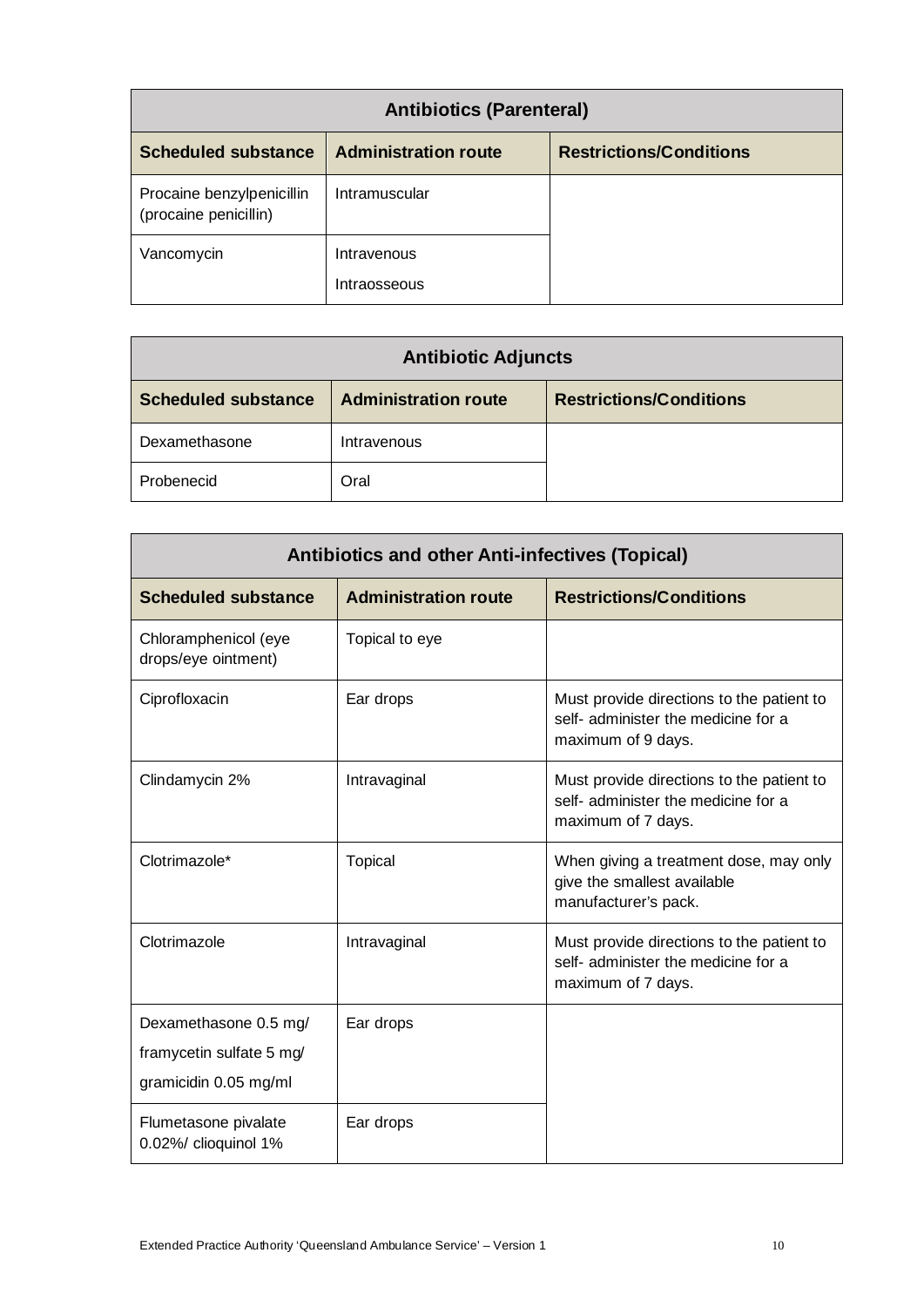| <b>Antibiotics and other Anti-infectives (Topical)</b> |                             |                                                                                                        |
|--------------------------------------------------------|-----------------------------|--------------------------------------------------------------------------------------------------------|
| <b>Scheduled substance</b>                             | <b>Administration route</b> | <b>Restrictions/Conditions</b>                                                                         |
| Ketoconazole shampoo*                                  | <b>Topical</b>              | When giving a treatment dose, may only<br>give the smallest available<br>manufacturer's pack.          |
|                                                        |                             | Must provide directions to the patient to<br>self- administer the medicine for a<br>maximum of 5 days. |
| Miconazole*                                            | <b>Topical</b>              | When giving a treatment dose, may only<br>give the smallest available                                  |
| Miconazole                                             | Intravaginal                | Must provide directions to the patient to<br>self- administer the medicine for a<br>maximum of 7 days. |
| Mupirocin                                              | <b>Topical Cream</b>        |                                                                                                        |
| Nystatin*                                              | Oral drops for topical use  | When giving a treatment dose, may only<br>give the smallest available<br>manufacturer's pack.          |
| Silver sulfadiazine 1%                                 | Topical cream               |                                                                                                        |
| Triamcinolone compound                                 | Ear ointment                |                                                                                                        |
| Terbinafine*                                           | <b>Topical</b>              | When giving a treatment dose, may only<br>give the smallest available<br>manufacturer's pack.          |

| Antidotes, Adrenaline and other Reversal Agents |                               |                                                                                                  |
|-------------------------------------------------|-------------------------------|--------------------------------------------------------------------------------------------------|
| <b>Scheduled substance</b>                      | <b>Administration route</b>   | <b>Restrictions/Conditions</b>                                                                   |
| Adrenaline (epinephrine)                        | Intramuscular                 |                                                                                                  |
| Flumazenil                                      | Intravenous                   |                                                                                                  |
| Glucagon*                                       | Intramuscular<br>Subcutaneous | May administer one dose only then must<br>contact medical practitioner or nurse<br>practitioner. |
| Hydrocortisone                                  | Intramuscular<br>Intravenous  |                                                                                                  |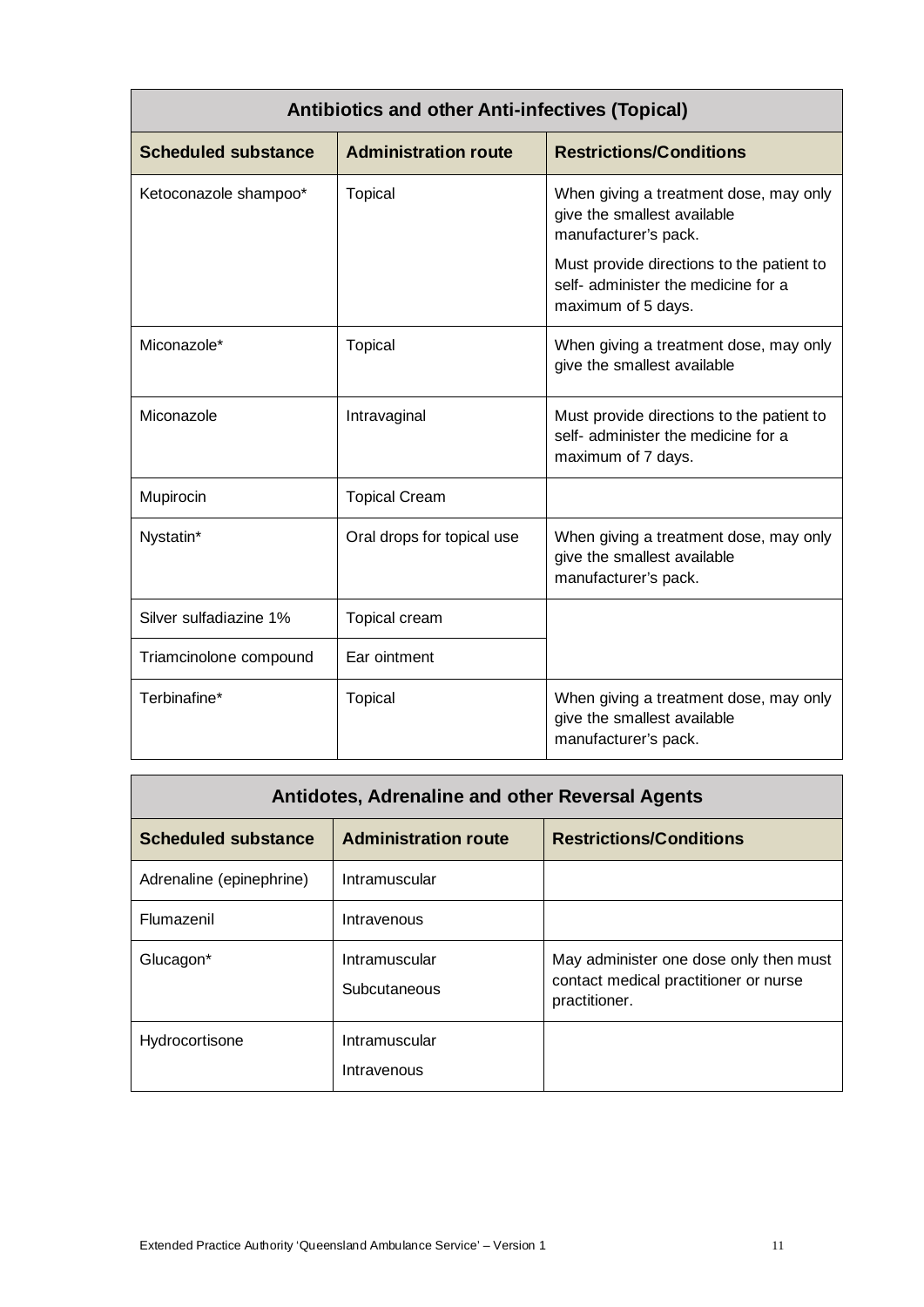| <b>Antihistamines</b>      |                             |                                                                                               |
|----------------------------|-----------------------------|-----------------------------------------------------------------------------------------------|
| <b>Scheduled substance</b> | <b>Administration route</b> | <b>Restrictions/Conditions</b>                                                                |
| Cetirizine*                | Oral                        | When giving a treatment dose, may only<br>give the smallest available<br>manufacturer's pack. |
| Loratadine*                | Oral                        | When giving a treatment dose, may only<br>give the smallest available<br>manufacturer's pack. |
| Promethazine               | Oral                        |                                                                                               |

| <b>Antiparasitic and Anthelminthic Agents</b> |                             |                                                                                               |
|-----------------------------------------------|-----------------------------|-----------------------------------------------------------------------------------------------|
| <b>Scheduled substance</b>                    | <b>Administration route</b> | <b>Restrictions/Conditions</b>                                                                |
| Albendazole                                   | Oral                        |                                                                                               |
| Mebendazole*                                  | Oral                        | When giving a treatment dose, may<br>only give the smallest available<br>manufacturer's pack. |
| Pyrantel*                                     | Oral                        | When giving a treatment dose, may<br>only give the smallest available<br>manufacturer's pack. |

| <b>Antivenoms</b>                |                              |                                                                                                      |
|----------------------------------|------------------------------|------------------------------------------------------------------------------------------------------|
| <b>Scheduled substance</b>       | <b>Administration route</b>  | <b>Restrictions/Conditions</b>                                                                       |
| Snake polyvalent anti-<br>venom  | Intravenous                  |                                                                                                      |
| Box jellyfish anti-venom*        | Intravenous<br>Intramuscular | Administer one ampoule (20,000 units)<br>then contact medical practitioner or nurse<br>practitioner. |
| Funnel web spider anti-<br>venom | Intravenous                  |                                                                                                      |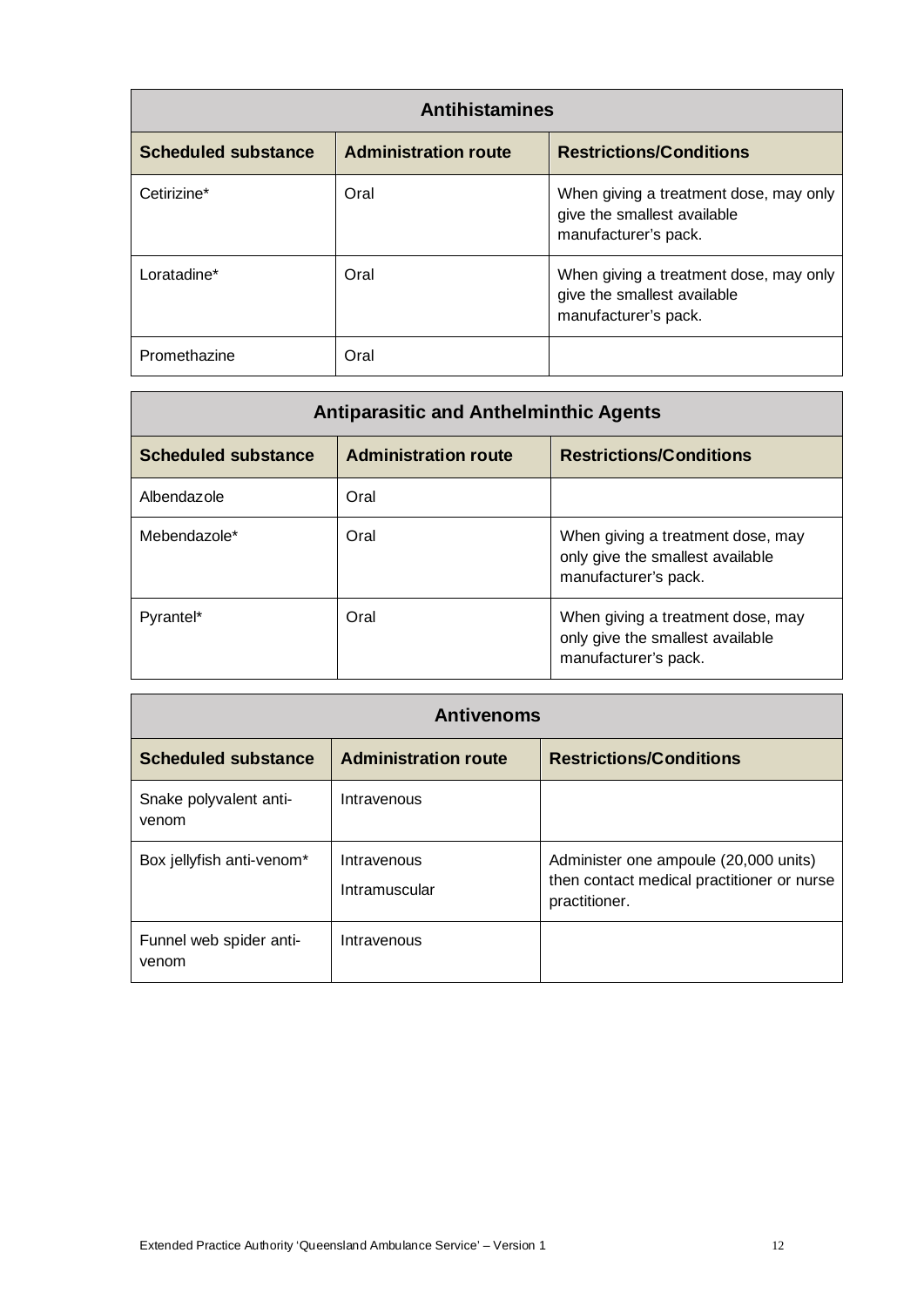| <b>Respiratory Medicines</b>           |                                            |                                                                                                  |
|----------------------------------------|--------------------------------------------|--------------------------------------------------------------------------------------------------|
| <b>Scheduled substance</b>             | <b>Administration route</b>                | <b>Restrictions/Conditions</b>                                                                   |
| Adrenaline (epinephrine)               | Nebulised solution                         |                                                                                                  |
| <b>Budesonide</b>                      | Nebulised solution                         | Administer only.                                                                                 |
| Budesonide*                            | Nasal spray                                | When giving a treatment dose, may only<br>give the smallest available<br>manufacturer's pack.    |
| Dexamethasone                          | Oral                                       |                                                                                                  |
| Hydrocortisone sodium<br>succinate     | Intravenous                                | Maximum stat dose in accordance with<br>the Australian Asthma Handbook <sup>9</sup> .            |
| Ipratropium bromide*                   | Nebulised solution<br>Metered Dose Inhaler | May administer one dose only then must<br>contact medical practitioner or nurse<br>practitioner. |
| Methylprednisolone<br>sodium succinate | Intravenous                                | Maximum stat dose in accordance with<br>the Australian Asthma Handbook.                          |
| Prednisolone                           | Oral                                       |                                                                                                  |

| <b>Cardiovascular Medicines</b> |                             |                                |
|---------------------------------|-----------------------------|--------------------------------|
| <b>Scheduled substance</b>      | <b>Administration route</b> | <b>Restrictions/Conditions</b> |
| Glyceryl trinitrate             | <b>Transdermal Patches</b>  | For acute presentations.       |
| Nifedipine                      | Oral                        | For acute presentations.       |

| <b>Dermatologic Preparations</b> |                             |                                                    |
|----------------------------------|-----------------------------|----------------------------------------------------|
| <b>Scheduled substance</b>       | <b>Administration route</b> | <b>Restrictions/Conditions</b>                     |
| Podophyllotoxin                  | Topical                     | Treatment dose limited to a maximum of<br>6 weeks. |

<span id="page-12-0"></span><sup>&</sup>lt;sup>9</sup> Available a[t https://www.asthmahandbook.org.au/](https://www.asthmahandbook.org.au/)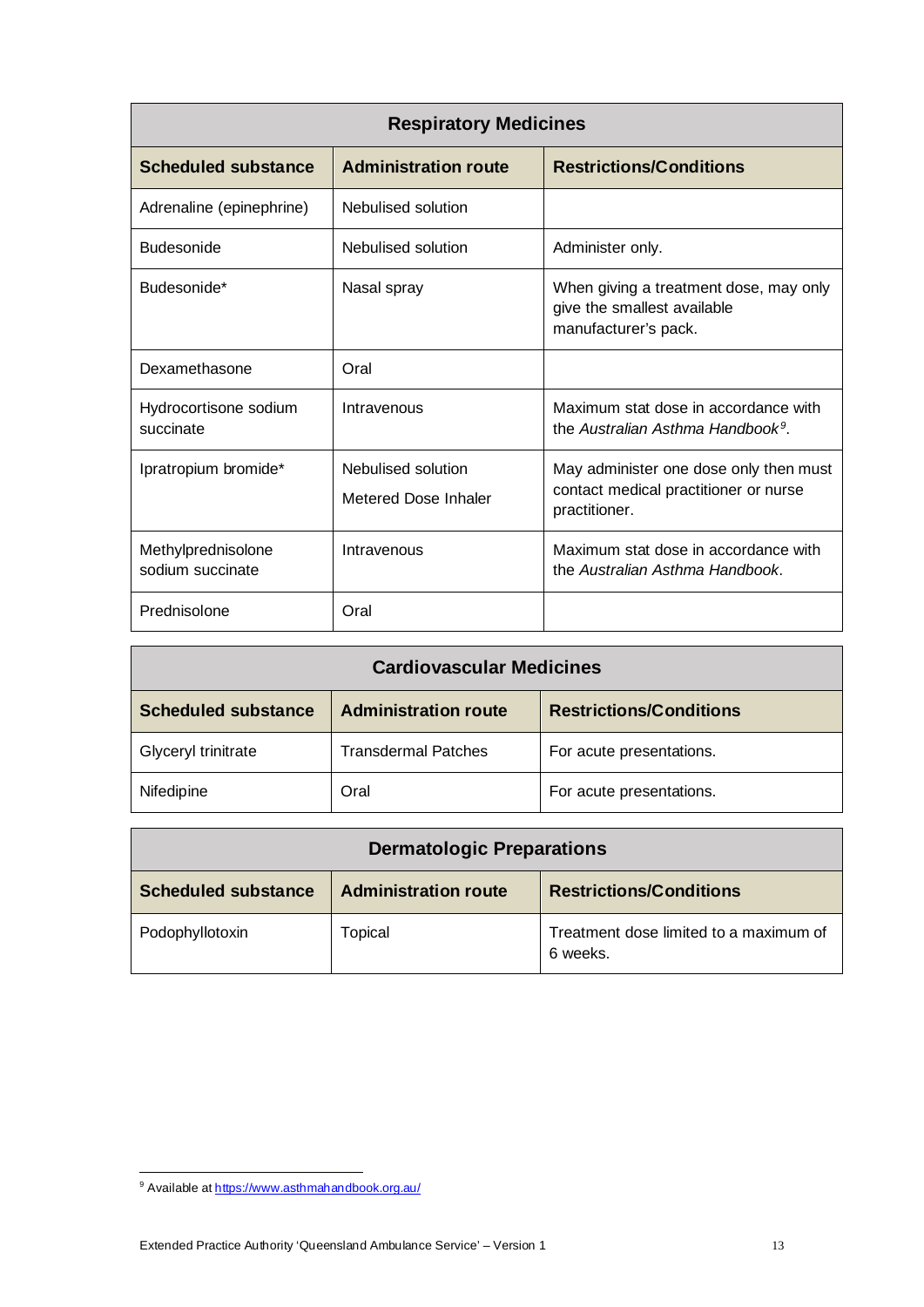| Local anaesthetic                                       |                             |                                                                                                                 |
|---------------------------------------------------------|-----------------------------|-----------------------------------------------------------------------------------------------------------------|
| <b>Scheduled substance</b>                              | <b>Administration route</b> | <b>Restrictions/Conditions</b>                                                                                  |
| Lidocaine (lignocaine) with<br>adrenaline (epinephrine) | Subcutaneous<br>Topical     | Subcutaneous - Adults and children<br>older than 12 years only.                                                 |
| Lidocaine (lignocaine)<br>lotion $2.5\%$ <sup>*</sup>   | Topical                     | For toothache.<br>When giving a treatment dose, may<br>only give the smallest available<br>manufacturer's pack. |
| Lidocaine (lignocaine) with<br>phenylephrine            | Intranasal                  |                                                                                                                 |
| Oxybuprocaine eye drop<br>$0.4\%$ (minim)               | Topical to eye              | Administration of a single dose only.                                                                           |

| <b>OBSTETRIC USE</b>       |                             |                                                               |
|----------------------------|-----------------------------|---------------------------------------------------------------|
| <b>Scheduled substance</b> | <b>Administration route</b> | <b>Restrictions/Conditions</b>                                |
| Amoxicillin                | Intravenous                 |                                                               |
|                            | Intraosseous                |                                                               |
| Ampicillin                 | Intravenous                 |                                                               |
|                            | Intraosseous                |                                                               |
| Benzylpenicillin           | Intravenous                 |                                                               |
| Betamethasone              | Intramuscular               |                                                               |
| Ceftriaxone                | Intravenous                 |                                                               |
|                            | Intraosseous                |                                                               |
| Ergometrine                | Intramuscular               | 250 micrograms per dose up to a<br>maximum of 500 micrograms. |
| Erythromycin               | Oral                        |                                                               |
| Lincomycin                 | Intravenous                 |                                                               |
| Misoprostol                | Rectal                      | Maximum 1000 micrograms.                                      |
| Nifedipine                 | Oral                        | Maximum 20 mg per dose up to a<br>maximum of three doses.     |
| Nitrous oxide and oxygen   | Inhalation                  | Up to 50% Nitrous Oxide / 50% Oxygen.                         |